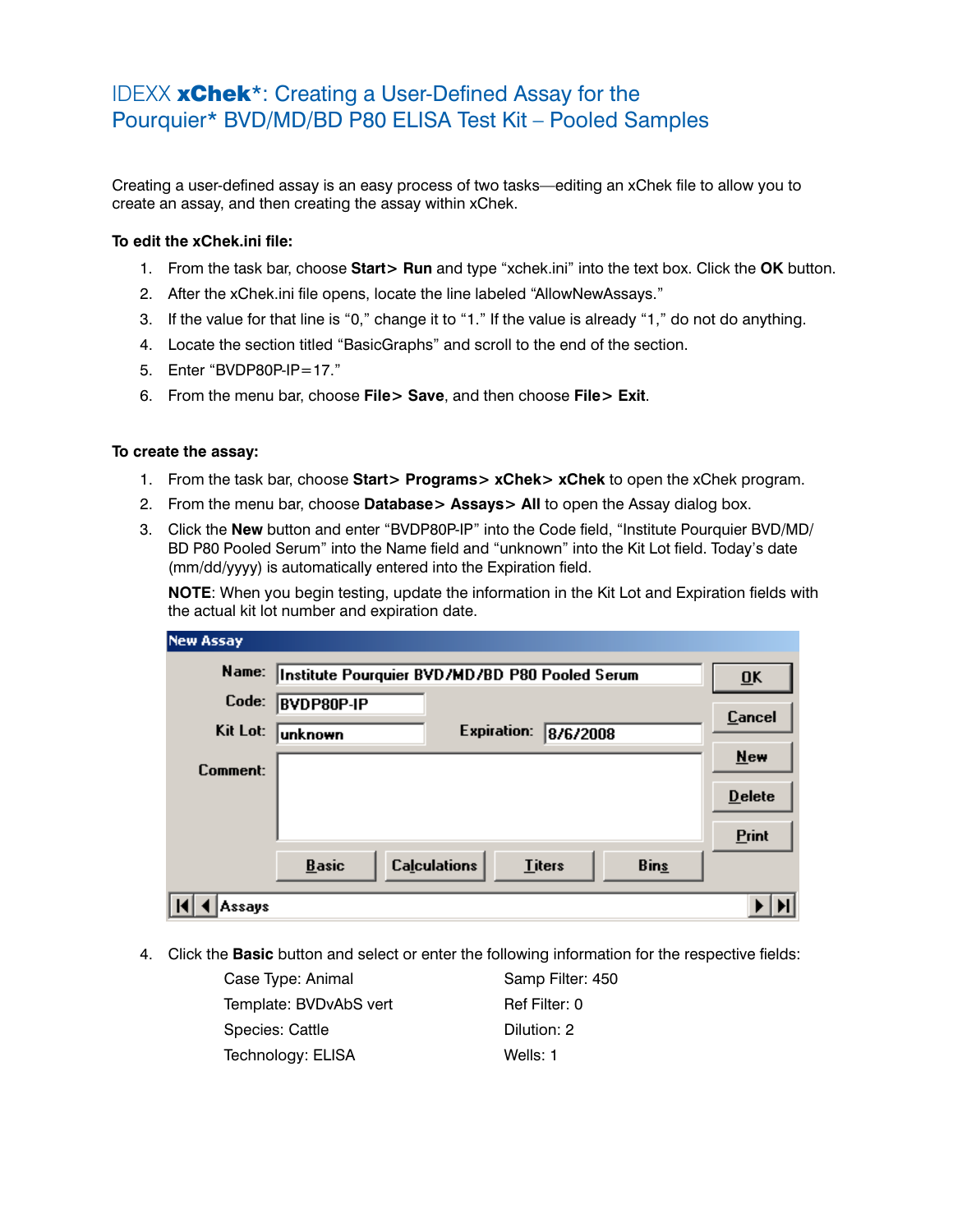| <b>New Assay</b>  |                      |    |                         |                           |
|-------------------|----------------------|----|-------------------------|---------------------------|
| Case Type: Animal |                      |    | Samp Filter: 450        |                           |
| Template:         | <b>BVD</b> vAbS Vert | ▾╎ | Ref Filter: $\boxed{0}$ | $\overline{\mathbf{0}}$ K |
| Species: Cattle   |                      |    | Dilution: $\sqrt{2}$    | Cancel                    |
| Technology:       | <b>ELISA</b>         |    | Wells: $\sqrt{1}$       |                           |

- 5. Click **OK** to save the settings.
- 6. Click the **Calculations** button and select or enter the following information: Formulas:

 "S" Part of Ratio: Sample1 "P" Part of Ratio: None "N" Part of Ratio: Negative Blocking Factor: None First Calculation: Variable: S/N Positive Cutoff: 0.50 Suspect Cutoff: 0.59 Comparison: <= Second Calculation: Variable: None Positive Cutoff: 0 Suspect Cutoff: 0 Comparison: None

**NOTE:** xChek is unable to support the % Inhibition calculation. Instead, xChek calculates an S/N value. The cutoff values have been updated to match the new calculation and the interpretation will be the same.

| <b>New Assay</b>                                                  |                           |
|-------------------------------------------------------------------|---------------------------|
| <b>Formulas</b>                                                   |                           |
| "S" Part of Ratio:<br>Sample1                                     | $\overline{\mathbf{0}}$ K |
| "P" Part of Ratio:<br>None                                        | Cancel                    |
| "N" Part of Ratio:<br>Negative                                    | Reset                     |
| <b>Blocking Factor:</b><br>None                                   |                           |
| <b>First Calculation</b><br><b>Second Calculation</b>             |                           |
| Variable:<br>Variable:<br>S/N<br><b>None</b>                      |                           |
| <b>Positive Cutoff:</b><br><b>Positive Cutoff:</b><br>10.50<br>In |                           |
| <b>Suspect Cutoff:</b><br><b>Suspect Cutoff:</b><br> 0.59<br>In   |                           |
| <b>Comparison:</b><br><b>Comparison:</b><br>None<br>l<=           |                           |

7. Click **OK** to save these settings and then click **OK** again to save the assay to the database. You can now test for antibodies against BVD/MD/BD using the xChek Assay Management System.

**NOTE:** xChek does not evaluate controls or results for validity when you use a user-defined assay. You must evaluate the results from each assay in accordance with good laboratory practices. To evaluate your assay validity, please refer to the Validation Criteria section in the insert provided with this test kit.